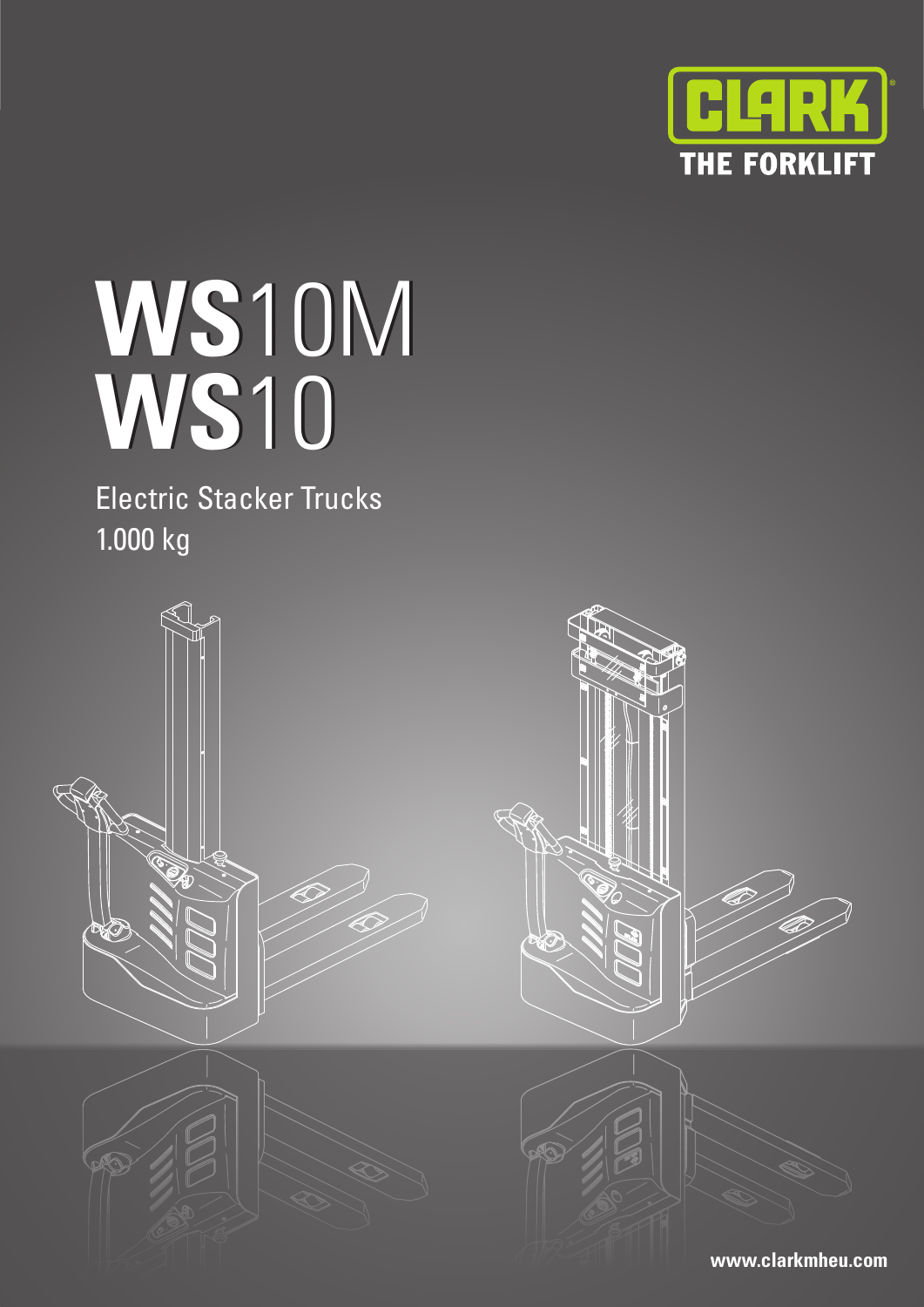# DIMENSIONS

### $R = \sqrt{(l6 - x)^2 + (\frac{b_{12}}{2})^2}$ **WS**10M  $R_h = \sqrt{x^2 + (\frac{b_{12}}{2})^2}$ **WS**10  $A_{\rm st} = W_a + R + a$  if  $R_h < W_a$  $A_{\rm st} = R_{\rm h} + R + a$  if  $R_{\rm h} > W_a$  $\mathbf{\Sigma}$ Σ X h3 $\mathbf C$  $\overline{\mathbf{Q}}$  $h14$  $m2$  $\overline{\mathbf{S}}$  $\overline{\mathbf{w}}$  $\overline{\mathbf{r}}$  $\overline{\mathbf{y}}$  $\mathbf{I}$



For corresponding data see specification chart.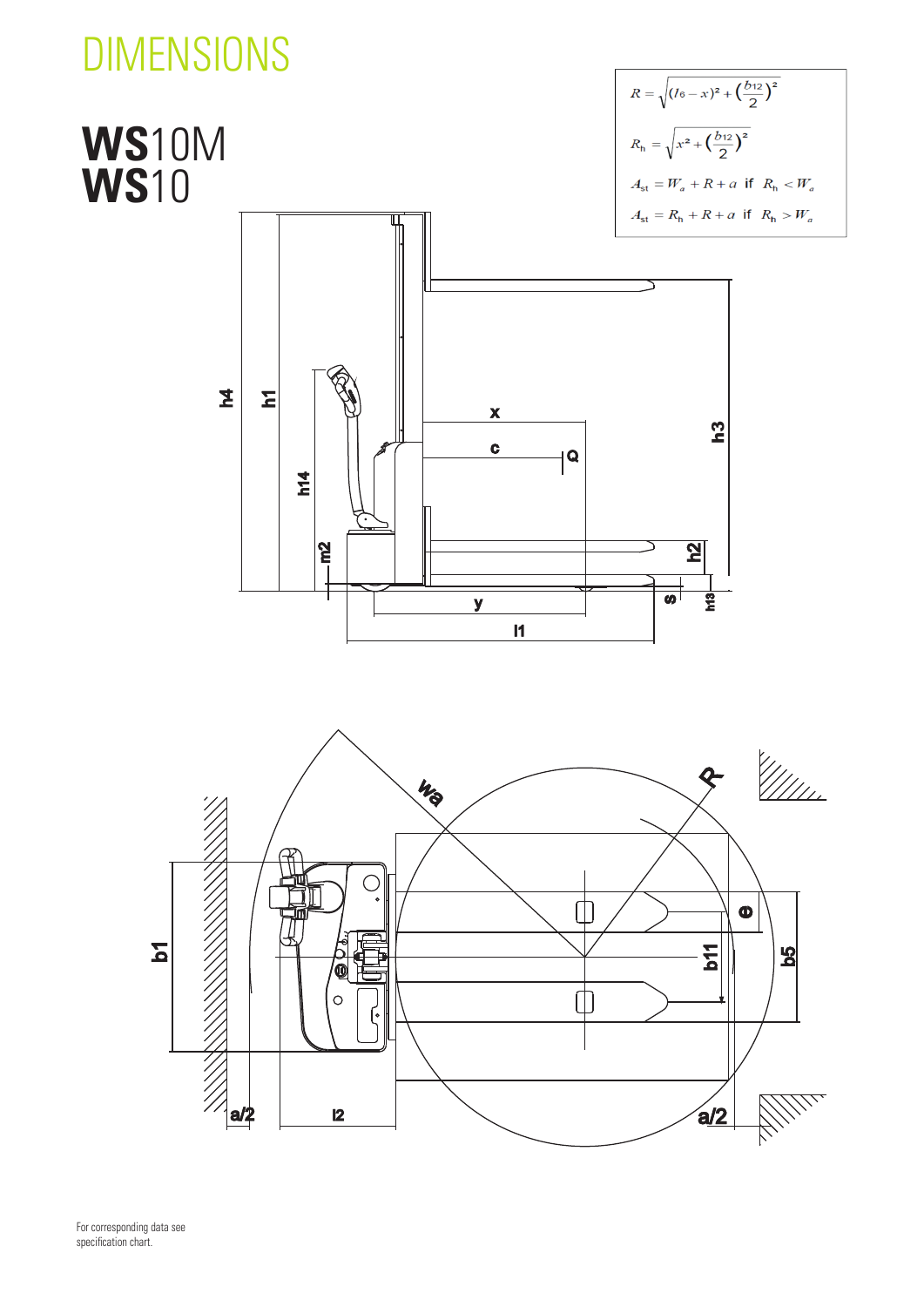## **SPECIFICATIONS**

### **Product Specifications** acc. to VDI 2198

|                | 1.2 Manufacturer's designation                                  |                              | <b>WS10M</b>           | <b>WS10</b>            |
|----------------|-----------------------------------------------------------------|------------------------------|------------------------|------------------------|
|                | 1.3 Drive                                                       |                              | 24V Electric           | 24V Electric           |
| Specifications | 1.4 Operator type                                               |                              | Pedestrian             | Pedestrian             |
|                | 1.5 Rated capacity/rated load                                   | Q(kg)                        | 1000                   | 1000                   |
|                | 1.6 Load centre distance                                        | $c$ (mm)                     | 600                    | 600                    |
|                | 1.8 Load distance                                               | $x$ (mm)                     | 805                    | 795                    |
|                | 1.9 Wheelbase                                                   | $y$ (mm)                     | 1126                   | 1240                   |
|                | 2.1 Service weight incl. battery (see 6.5)                      | kg                           | 462                    | $\overline{533}$       |
| Weight         | 2.2 Axle loading, laden front/rear                              | kg                           | 641/821                | 634/851                |
|                | 2.3 Axle loading, unladen front/rear                            | kg                           | 343/119                | 413/120                |
|                | 3.1 Tyres                                                       |                              | Polyurethane           | Polyurethane           |
|                | 3.2 Tyre size, front                                            |                              | Ø 210x70               | Ø 210x70               |
| Tyres, Chassis | 3.3 Tyre size, rear                                             |                              | Ø 80x60                | Ø 80x60                |
|                | 3.4 Additional wheels (dimensions)                              |                              | Ø 130x55               | Ø 130x55               |
|                | 3.5 Wheels, number front/rear ( $x =$ driven wheels)            |                              | $1x + 1/4$             | $1x + 1/4$             |
|                | 3.6 Tread, front                                                | $b10$ (mm)                   | 533                    | 533                    |
|                | 3.7 Tread, rear                                                 | $b11$ (mm)                   | 380                    | 400                    |
|                | 4.2 Height, mast lowered                                        | $h1$ (mm)                    | 1940                   | 2022                   |
|                | 4.3 Free lift                                                   | $h2$ (mm)                    | 1505                   | 85                     |
|                | 4.4 Lift *1                                                     | $h3$ (mm)                    | 1515                   | 2915                   |
|                | 4.4 Lift height                                                 | $h3 + h13$ (mm)              | 1600                   | 3000                   |
|                | 4.5 Height, mast extended                                       | $h4$ (mm)                    | 1955                   | 3480                   |
|                | 4.9 Height tiller in driving position min./max.                 | $h14$ (mm)                   | 860/1200               | 860/1200               |
|                | 4.15 Height, lowered                                            | $h13$ (mm)                   | 85                     | 85                     |
|                | 4.19 Overall length                                             | $11$ (mm)                    | 1615                   | 1740                   |
| Dimensions     | 4.20 Length to face of forks                                    | $12$ (mm)                    | 465                    | 590                    |
|                | 4.21 Overall width                                              | $b1$ (mm)                    | 800                    | 800                    |
|                | 4.22 Fork dimensions                                            | $s \bullet e \bullet   (mm)$ | 60x170x1150            | 55x160x1150            |
|                | 4.25 Distance between fork-arms                                 | $b5$ (mm)                    | 550                    | 560                    |
|                | 4.32 Ground clearance, centre of wheelbase                      | $m2$ (mm)                    | 30                     | 30                     |
|                | 4.34 Aisle width for pallets 1000 x 1200 sideways               | Ast (mm)                     | 2126                   | 2242                   |
|                | 4.34 Aisle width for pallets 800 x 1200 lengthways              | Ast (mm)                     | 2057                   | 2177                   |
|                | 4.35 Turning radius                                             | Wa (mm)                      | 1295                   | 1408                   |
|                | 5.1 Travel speed, laden/unladen                                 | km/h                         | 3.5/4.0                | 3.5/4.0                |
|                | 5.2 Lift speed, laden/unladen                                   | m/s                          | 0.12/0.22              | 0.12/0.22              |
|                | 5.3 Lowering speed, laden/unladen                               | m/s                          | 0.12/0.11              | 0.12/0.11              |
| Performance    | 5.8 Max. gradeability, laden/unladen *2                         | $\%$                         | 3/10                   | 3/10                   |
|                | 5.10 Service brake                                              |                              | Electric               | Electric               |
|                | 6.1 Drive motor rating S2 60 min                                | kW                           | 0.65                   | 0.65                   |
|                | 6.2 Lift motor rating at S3 15 %                                | kW                           | 2.2                    | 2.2                    |
|                | 6.3 Battery acc. to DIN 43531/35/36 A, B, C, no                 |                              | No                     | No                     |
| Electrics      | 6.4 Battery voltage/nominal capacity                            | Ah/5hr                       | 24V/72Ah               | 24V/72Ah               |
|                | 6.5 Battery weight                                              | kg                           | $2 \times 25$          | $2 \times 30$          |
|                | 6.6 Energy consumption acc. to VDI cycle                        | kWh/h                        |                        |                        |
|                | - Battery type                                                  |                              | <b>Block batteries</b> | <b>Block batteries</b> |
|                | 8.1 Type of drive unit                                          |                              | DC                     | <b>DC</b>              |
|                | 10.5 Steering design                                            |                              | Mechanical             | Mechanical             |
|                | 10.7 Sound pressure level at the driver's seat acc. to EN 12053 | dB(A)                        | 65                     | 64                     |
| Misc.          |                                                                 |                              |                        |                        |
|                | *1) Further lift heights see upright table                      |                              |                        |                        |

\*1) Further lift heights see upright table<br>\*2) At friction coefficient  $\mu$ =0.6 with 1.6 km/h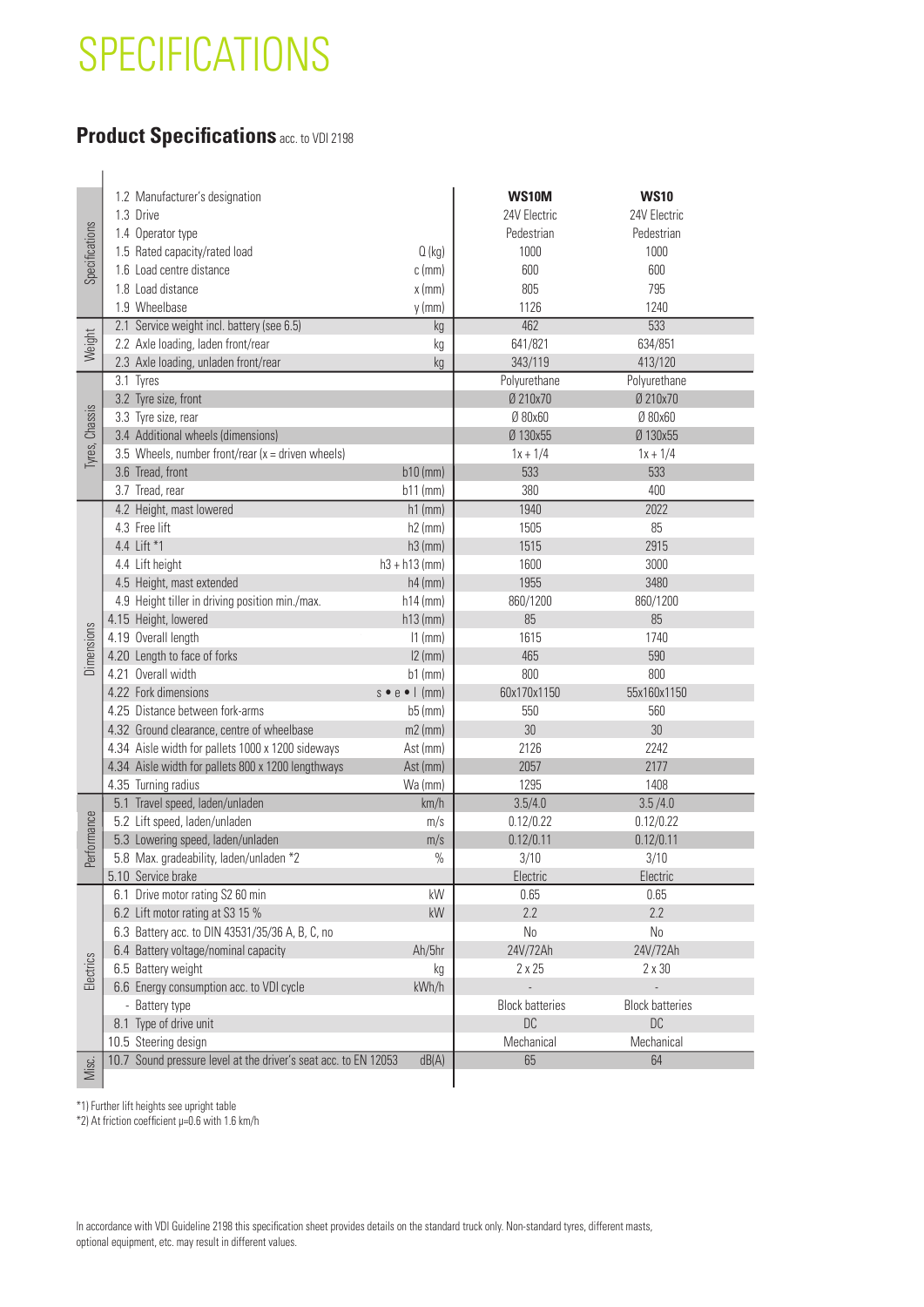# PRODUCT DESCRIPTION

#### **Application**

- Suitable for low intensity applications.
- Optimum starter unit in the high lift stacker market.
- Easy flexible manoeuvrability.
- 2.2kW output powerful lift motor.

#### **Safety**

- Simple operator control implementation.
- Driving speed adjustment from 500 mm lifting height.
- Automatic release tiller arm position for cushioned reverse and neutral breaking.
- Ergonomic tiller handle buttons.
- Operation controls can be easily accessed for left and right hand use.
- Emergency stop switch.

#### **Automatic Parking Brake**

- Safe operation on gradients and ramps.
- Automatic parking brake only released when the driving switch is activated.

#### **Battery and Charging Technology**

- Battery discharge indicator and operating hour counter.
- Maintenance-free block batteries (gel technology) with 24V/72Ah.
- Optional maintenance-free block batteries (AGM technology) with 24V/82Ah.
- Integrated battery charger can be used with every standard 230V socket.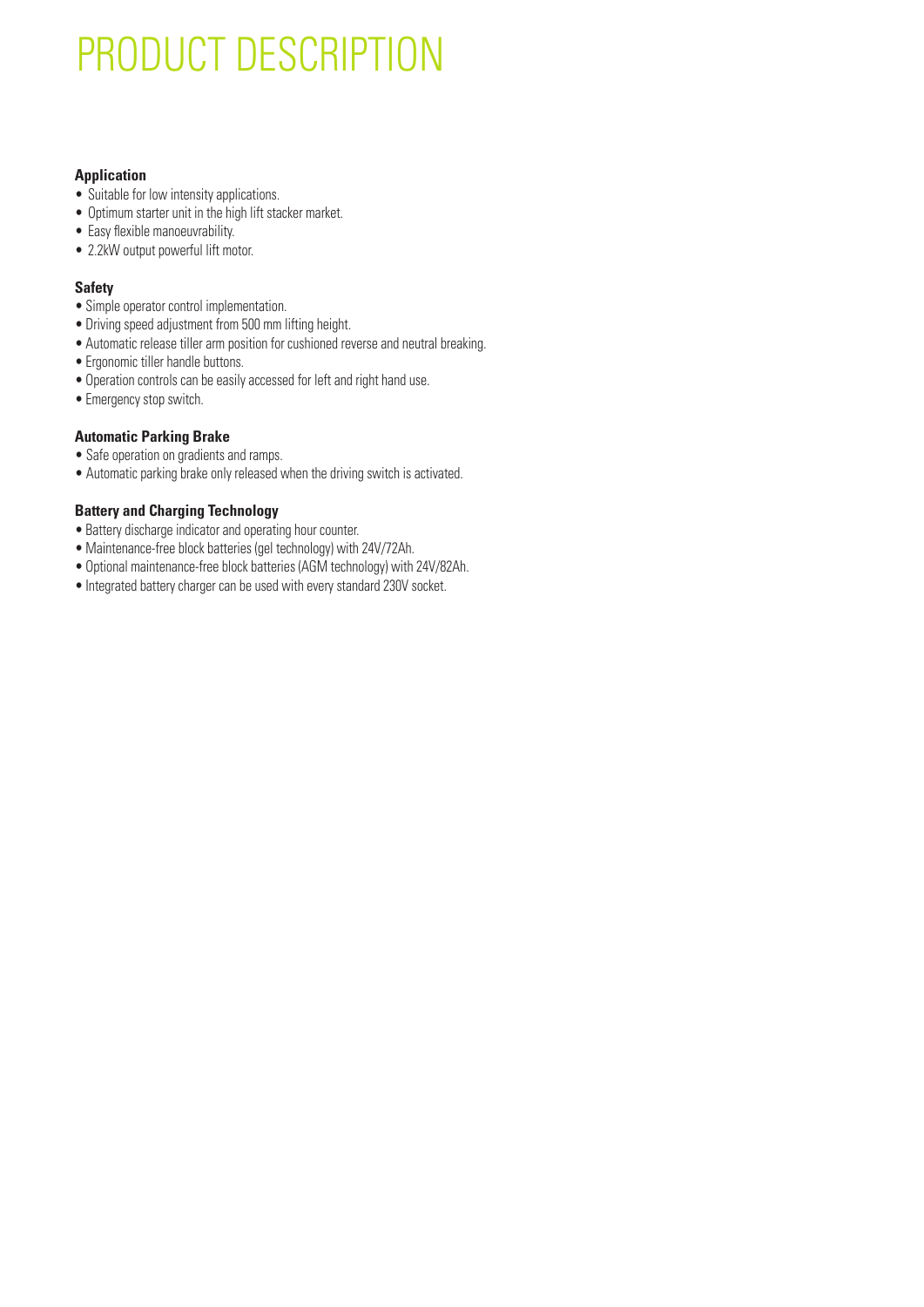

### **Upright table WS10M**

| Mast type | Lift height<br>$(h3+h13)$ | Mast lowered<br>(h1) | Mast extended<br>(h4) | Free lift<br>(h2) |
|-----------|---------------------------|----------------------|-----------------------|-------------------|
|           | mm                        | mm                   | mm                    | mm                |
|           | 1600                      | 1940                 | 1955                  | 1505              |
| Mono      | 1950                      | 2290                 | 2305                  | 1855              |



### **Upright table WS10**

| Mast type | Lift height<br>$(h3+h13)$ | <b>Mast lowered</b><br>(h1) | Mast extended<br>(h4) | Free lift<br>(h2) |  |
|-----------|---------------------------|-----------------------------|-----------------------|-------------------|--|
|           | mm                        | mm                          | mm                    | mm                |  |
|           | 2500                      | 1772                        | 2987                  |                   |  |
|           | 2700                      | 1872                        | 3187                  |                   |  |
| Standard  | 3000                      | 2022                        | 3487                  | 85                |  |
|           | 3300                      | 2172                        | 3787                  |                   |  |



CLARK products, illustrations and specifications are subject to change without notice. Performance may vary +5% and -10% due to motor and system efficiency tolerance.